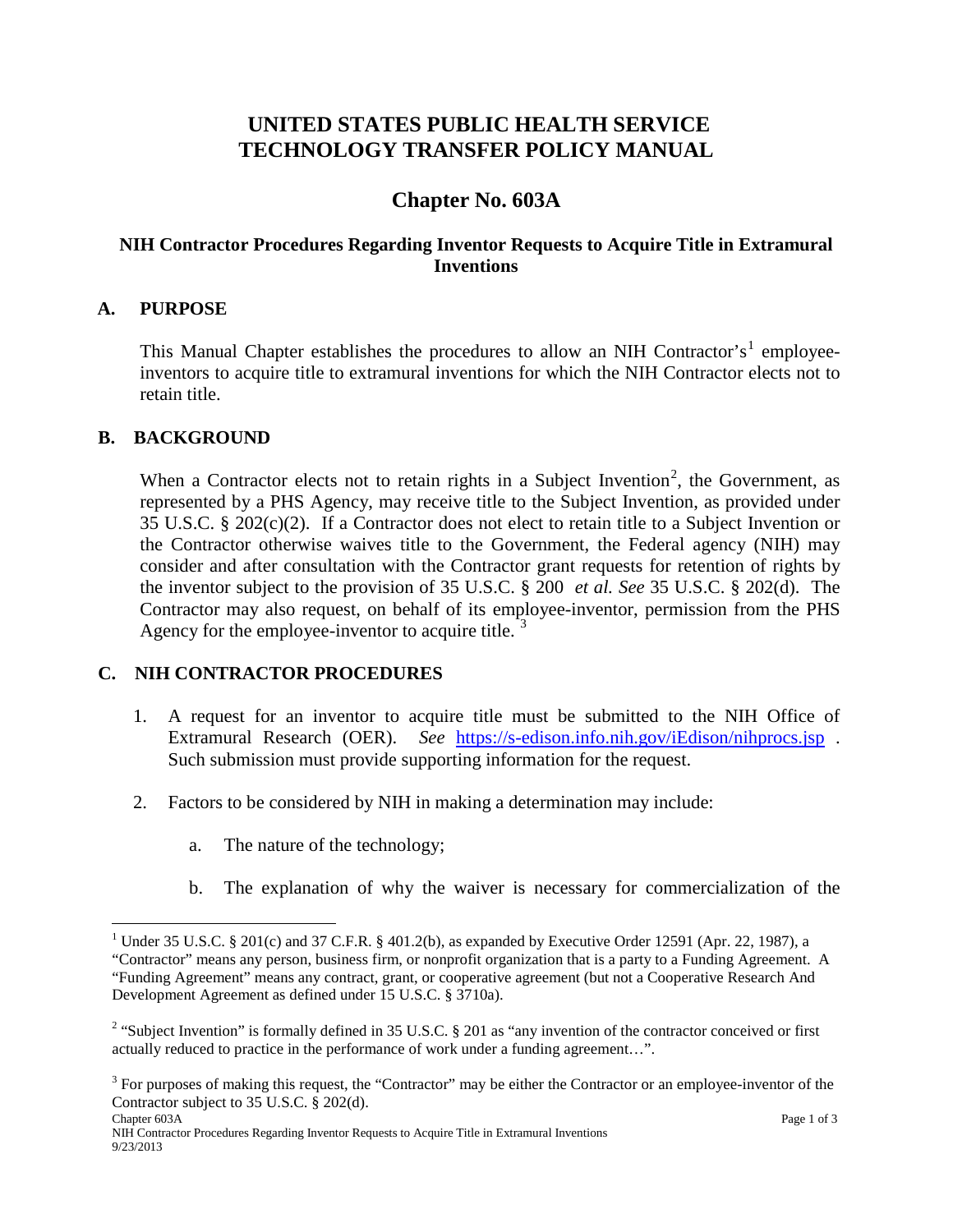technology;

- c. The explanation of how the public interest will be protected after assignment of title to the inventor(s), including, for example, through:
	- i. Agreement by the inventor(s) that the Subject Invention(s) will remain bound by and subject to all of the Government rights reserved under applicable laws and regulations as if the assignee was the original NIH Contractor;
	- ii. Agreement by the inventor(s) that the use and transfer of the Subject Invention(s) will conform with all of the HHS, PHS, NIH applicable policies concerning broad public access to research results (e.g., data, materials);
	- iii. Remedies for failure to comply with conditions placed on the assignment; and
	- iv. Disposition of the technology in the event the inventor(s) enters bankruptcy, dissolution, or is otherwise unable or unwilling to commercialize the technology.
- 3. Each granted waiver request shall be subject to reservation by the Government of a nonexclusive, nontransferable, irrevocable, paid-up license to practice the invention or have the invention practiced throughout the world by or on behalf of the Government. In addition, consistent with statutes, regulations, and HHS, PHS, NIH applicable policies, NIH retains sole discretion to add additional conditions, requirements, and/or restrictions (either generally or case-specific) that NIH deems appropriate.
- 4. The waiver will become effective upon receipt of confirmatory signatures from both the NIH Contractor and the inventor(s) accepting all terms and conditions of the waiver approval.
- 5. Requests for Reconsideration
	- a. An NIH Contractor may request reconsideration of an NIH denying a request for an inventor to acquire title to an extramural invention by submitting a written request to the NIH Office of Extramural Research (OER) within thirty (30) calendar days after the notice of denial is sent to the Contractor. See<https://s-edison.info.nih.gov/iEdison/nihprocs.jsp> .
	- b. The request for reconsideration shall concisely state the grounds for reconsideration and include copies of all pertinent documents. NIH may require submission of additional information or documentation.
	- c. Within sixty (60) calendar days of receiving the request for reconsideration, or, if additional information or documentation from the Contractor is required, within sixty (60) calendar days of receiving such additional information, NIH shall send a final determination to the Contractor.